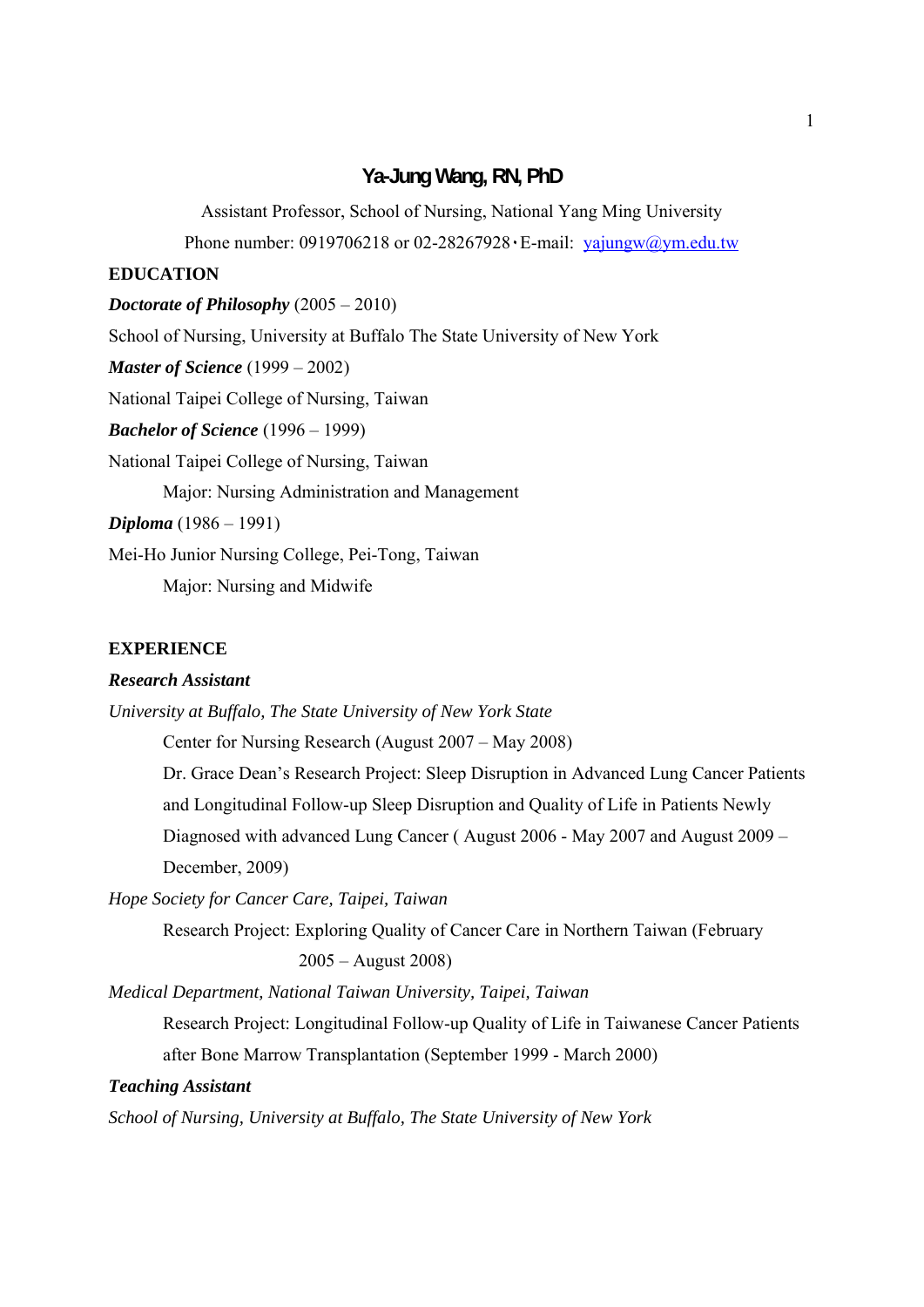Patho-physiology (August 2006 - May 2007) Computer Lab (August 2005 - May 2006)

### *Clinical Instructor*

*Teaching student nurses in Medical Chest Unit, Kang-Ning Nursing College, Taipei, Taiwan* (February 2003 - February 2005) *Clinical Experience National Taiwan University Hospital, Taipei, Taiwan* Nurse, Hematology and Medical Unit (March 2001 - February 2003) Nurse, Oncology and Clinical Trial Unit (April 1995 - September 1999) *Taipei Medical University Hospital, Taipei, Taiwan*  Nurse, Medical Unit (February 1994 - March 1995) *Veteran General Hospital, Taipei, Taiwan*  Nurse, Gastro-intestinal Unit (October 1991 - July 1993)

## **PROFESSIONAL MEMBERSHIP**

Honor Society of Nursing, Sigma Theta Tau International and Gamma Kappa Chapter Oncology Nursing Society Taiwan Oncology Nursing Society Taiwan Nurses Association Taichung Nurses Association

# **AWARD**

2010 Ruth Gale Elder Award for Excellence in Nursing Research 2009 Who's who among students in American Universities & Colleges 2009 NYS/GSEU Professional Development Award 2009 Graduate Student Associate (GSA) Award 2009 Mark Diamond Research Fund Award 2002 the excellent nurse in National Taiwan University Hospital 1998 the excellent service in National Taiwan University Hospital 1998 the excellent nurse in National Taiwan University Hospital